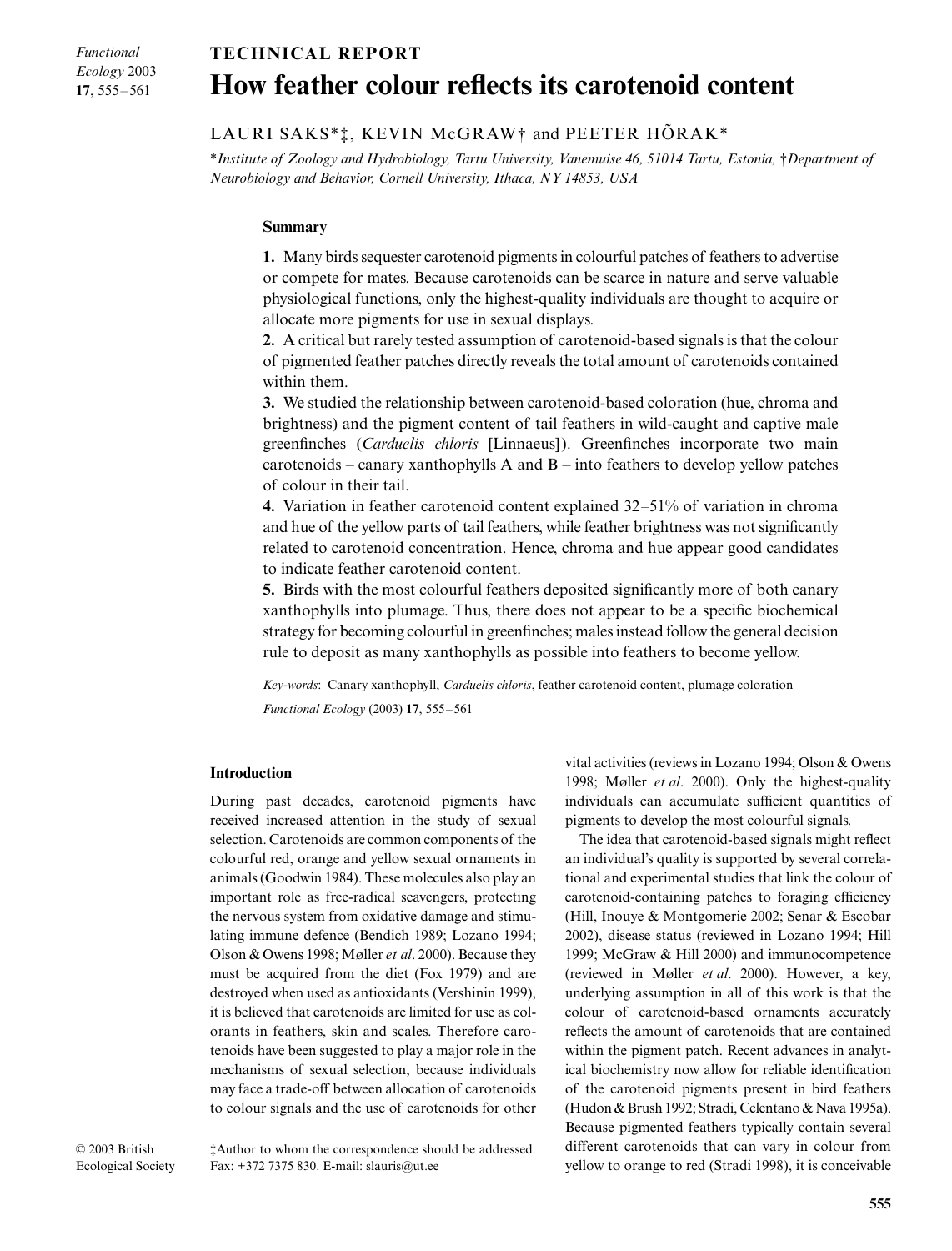**556** *L. Saks, K. McGraw & P. Hõrak*

that there are very subtle, underlying biochemical mechanisms that control colour expression and that may be important for understanding the costs and signal content of these sexual traits (McGraw *et al*. 2002).

To our knowledge, the relationship between plumage coloration (scored by comparison to colour plates) and carotenoid content has been assessed in a single study by Inouye *et al*. (2001) in house finches (*Carpodacus mexicanus*). However, colour cannot be objectively measured by the human eye and the vision of birds is different from that of humans (e.g. Endler 1990, but see Hill 1998 for comparison of visually and spectrophotometrically acquired colour measurements). Therefore, to understand how feather colour truly relates to its carotenoid content, studies relying on spectrophotometric measurements of plumage colour are needed.

Thus, the aim of the current study is to elucidate whether and how spectrophotometrically measured colour parameters reflect feather carotenoid content. For this purpose, we measured the colour of the yellow part of tail feathers in male greenfinches (*Carduelis chloris* [Linnaeus]) and subsequently determined the types and amounts of carotenoid pigments contained within them. Previous work has shown that the carotenoid-based yellow ornamental feathers of male greenfinches contain two yellow carotenoids − canary xanthophylls A and B − as major pigments (Stradi *et al.* 1995b; Stradi 1998). These carotenoid-containing colour patches serve as sexually selected traits (Eley 1991), indicating an individual's ability to resist parasite infections and overall health and immunocompetence (Merilä, Sheldon & Lindström 1999; Lindström & Lundström 2000; Saks, Ots & Hõrak 2003). Following previous studies (e.g. Endler 1990; Hill 1998; Grill & Rush 2000), we used three commonly used components of colour (hue, chroma and brightness) to characterise plumage-colour variation in this species.

#### **Materials and methods**

A total of 29 male greenfinches were caught in mistnets in the Vaibla bird station in Central Estonia (58°24′ N; 26°3′ E) between 2 and 20 October 2001. Birds were transported to Tartu and housed in individual indoor cages  $(27 \times 51 \times 55$  cm). The study was carried out from 18 January to 6 March 2002. The birds were fed *ad libitum* with sunflower seeds and tap water. During the study period, birds were held on the natural day-length cycle. The study was conducted under licence from the Estonian Ministry of the Environment and all the birds were released back into their natural environment after the experiment.

#### **STUDY SPECIES**

© 2003 British Ecological Society, *Functional Ecology*, **17**, 555–561

Greenfinches are medium-sized (*c.* 28 g) gregarious seed-eating passerines native to the western Palearctic region (Cramp & Perrins 1994). Males are larger and more colourful (Svensson 1992; Merilä *et al*. 1999) with yellow, carotenoid-based (Stradi *et al*. 1995b) markings on the sides of the tail feathers, primaries, primary covers and breast. Females are smaller and lacking full yellow tints in their plumage (Cramp & Perrins 1994).

#### RESEARCH PROTOCOL

On 18 January the right, outermost, sixth tail feather of each individual was collected (hereafter wild-grown feathers). This particular feather was chosen because it is the most visibly exposed one and probably contains information that is representative of the whole colour signal. In the three individuals where the feather on the right side of the tail was missing, the feather sample was taken from the left side of the tail. The feather that grew to replace the collected wild-grown feather was plucked on 6 March (hereafter lab-grown feathers). During the growth of replacement feathers half of the birds were cured from coccidiosis using Vetacox PLV (Sanofy-Synthelabo Inc., Paris, France) treatment, while another half was infected with *Isospora lacazei* (the results of this experiment will be reported elsewhere).

#### **ANALYSES**

#### *Feather coloration*

Collected feathers were placed into a plastic bag and stored in the dark until measurements were carried out. Colour was measured in an area of the visible carotenoid-pigmented surface of the feather of approximately 1 mm2 using a spectrophotometer (Ocean Optics S2000, Dunedin, FL, USA). The measurements were taken from the standard position from the dorsal side of the feather on both vanes, *c.* 5 mm inward (away, towards the body from the apex of the feather) from the end of the black-coloured tip area of the feather (Fig. 1). Measurements were taken twice from both inner and outer vane of the feather and the resulting four measurements were averaged as to obtain total feather coloration estimates. Light from a halogen light source (Ocean Optics LS-1) was transferred to the feather through a quartz optic fibre (Ocean Optics), reaching the feather at 90°. The sampling optic was placed at 45° to the surface of the sample and connected to a spectrophotometer by a quartz fibre optic cable. Data from the spectrophotometer were digitalized by a DAQ Card 700 and passed into a computer with appropriate software (OOIBase). The measurements were relative and referred to a standard white reference tile (WS-2) and to the dark. Each measurement provided a measure of reflectance for each 1-nm interval in the range of 400–700 nm. To estimate colour, we calculated values of hue, chroma and brightness (see Endler 1990 for details). Hue can be understood as the everyday meaning for colour (yellow, green, red, etc.). Hue is a correlate of the shape of the reflectance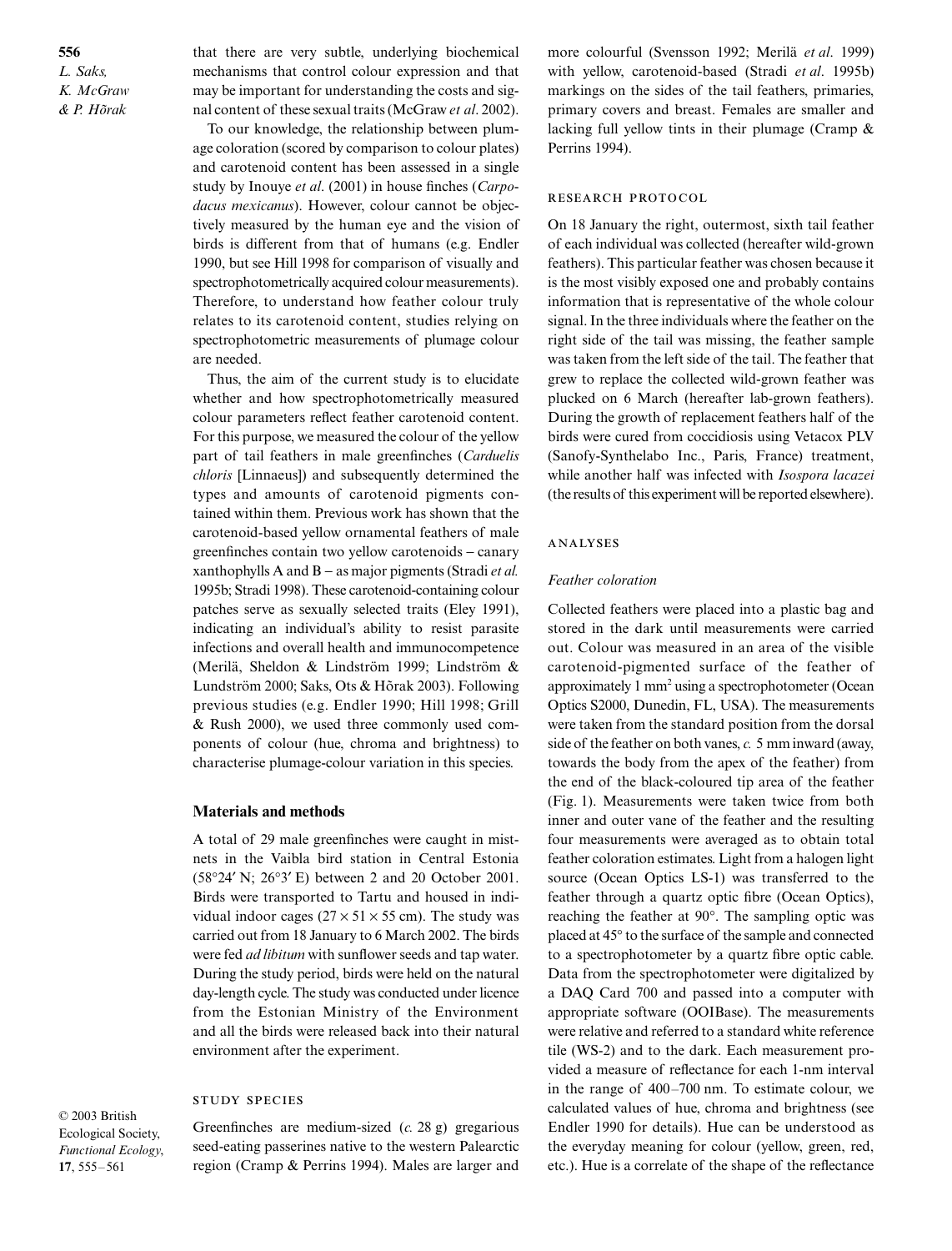

|            | Sample | Hue  | Chroma | <b>Brightness</b> | Carotenoid<br>content |
|------------|--------|------|--------|-------------------|-----------------------|
| Wild-grown | al     | 58.3 | 0.24   | 18619             | 502.5                 |
| feathers   | b1     | 63.1 | 0.28   | 16827             | 548.2                 |
| Lab-grown  | a2     | 54.9 | 0.18   | 12021             | 45.7                  |
| feathers   | b2     | 56.9 | 0.13   | 28792             | 18.3                  |

**Fig. 1.** Tail feathers of male greenfinches: their colour measurements and carotenoid content ( $\mu$ g g<sup>-1</sup>). Arrows indicate the approximate position of taking colour measurements.

spectrum, measured in degrees, around a circular spectrum (colour wheel) whereas chroma is a measure of the 'purity' or 'saturation' of a colour. Brightness may be defined as the total amount (intensity) of light reflected from the measured surface. Hue and chroma were calculated as follows:

$$
\text{Hue} = \arctan\left\{\frac{[(\text{Qy} - \text{Qb})/\text{Qt}]}{[(\text{Qr} - \text{Qg})/\text{Qt}]} \right\} \qquad \text{eqn 1}
$$

$$
Chroma = \sqrt{(Qr - Qg)^2 + (Qy - Qb)^2}
$$
 eqn 2

In both equations, Qr denotes the summed reflectance in the red area of the reflectance spectrum (between 625 nm and 700 nm), Qg is summed reflectance in green area of the spectrum (between 475 nm and 550 nm), Qy is summed reflectance in the yellow area of the spectrum (between 550 nm and 625 nm), Qb is summed reflectance in the blue area of the spectrum (between 400 nm and 475 nm) and Qt (brightness) is summed reflectance between 400 nm and 700 nm. The repeatabilities of colour measurements were calculated using the data from the measured feathers of all birds according to Lessells & Boag (1987) and are presented in Appendix 1.

#### *Feather carotenoid content*

The yellow-pigmented portions of the sampled feathers were trimmed off and weighed to the nearest 0·01 mg with an electronic balance (Mettler Toledo AG245, Greifensee, Switzerland). The carotenoids were extracted from feathers using acidified pyridine (Hudon & Brush 1992; McGraw *et al*. 2002). Feather portions were placed into separate 9-mL glass tubes containing 3 mL acidified pyridine, capped under nitrogen, and held at 95 °C for 4 h. After cooling to

© 2003 British Ecological Society, *Functional Ecology*, **17**, 555–561

room temperature, 3 mL of distilled H<sub>2</sub>O was added to the tube and vortexed. Then 3 mL of hexane was added and shaken for 2 min. The suspension was then centrifuged for 10 min at 2500 r.p.m. The supernatant hexane phase, containing the carotenoids, was transferred to a fresh glass tube and evaporated to dryness under a stream of nitrogen. This residue was resuspended by adding 200 µL of HPLC mobile phase (46 : 46 : 8, acetonitrile : methanol : chloroform, v/v/v) to each tube.

50 µL of each sample was injected into a Waters™ 717plus Autosampler HPLC (Millipore Corp., Milford, MA, USA) fitted with a Develosil RPAqueous C-30 column  $(250 \times 4.6 \text{ I.D.})$  (Nomura Chemical Co. Ltd, Japan). The column was held at a constant temperature of 26 °C using a column heater. An isocratic system (HP 1050 Series Isocratic Pump), using the aforementioned mobile phase for 22 min, was used for the analysis at a constant flow rate of 0·6 mL min<sup>−</sup><sup>1</sup> (column pressure *c.* 1000 psi). We determined the identity of pigments by comparing their retention times to those of authentic reference carotenoids provided by R. Stradi. Pigments eluted on the column as follows: canary xanthophyll B (13·4 min), canary xanthophyll A (13·9 min), *cis* isomers of canary xanthophyll A (15 and 15·5 min) and *cis*isomers of canary xanthophyll B (19·6 and 20·4 min). The total carotenoid concentration  $(\mu g g^{-1})$  in each sample was determined by absorbance spectrophotometry (Bausch and Lomb Spectronic 1001, Rochester, NY, USA). The carotenoid content in feathers was calculated by following formula:

Total carotenoid = 
$$
\frac{A \times \text{volume of extract (mL)}}{E \times \text{feather mass (g)}} \text{ eqn 3}
$$

where A is the absorbance of the sample ( $\lambda_{\text{max}} = 440$  for xanthophylls) and E is the extinction  $1\%$  per 1 cm of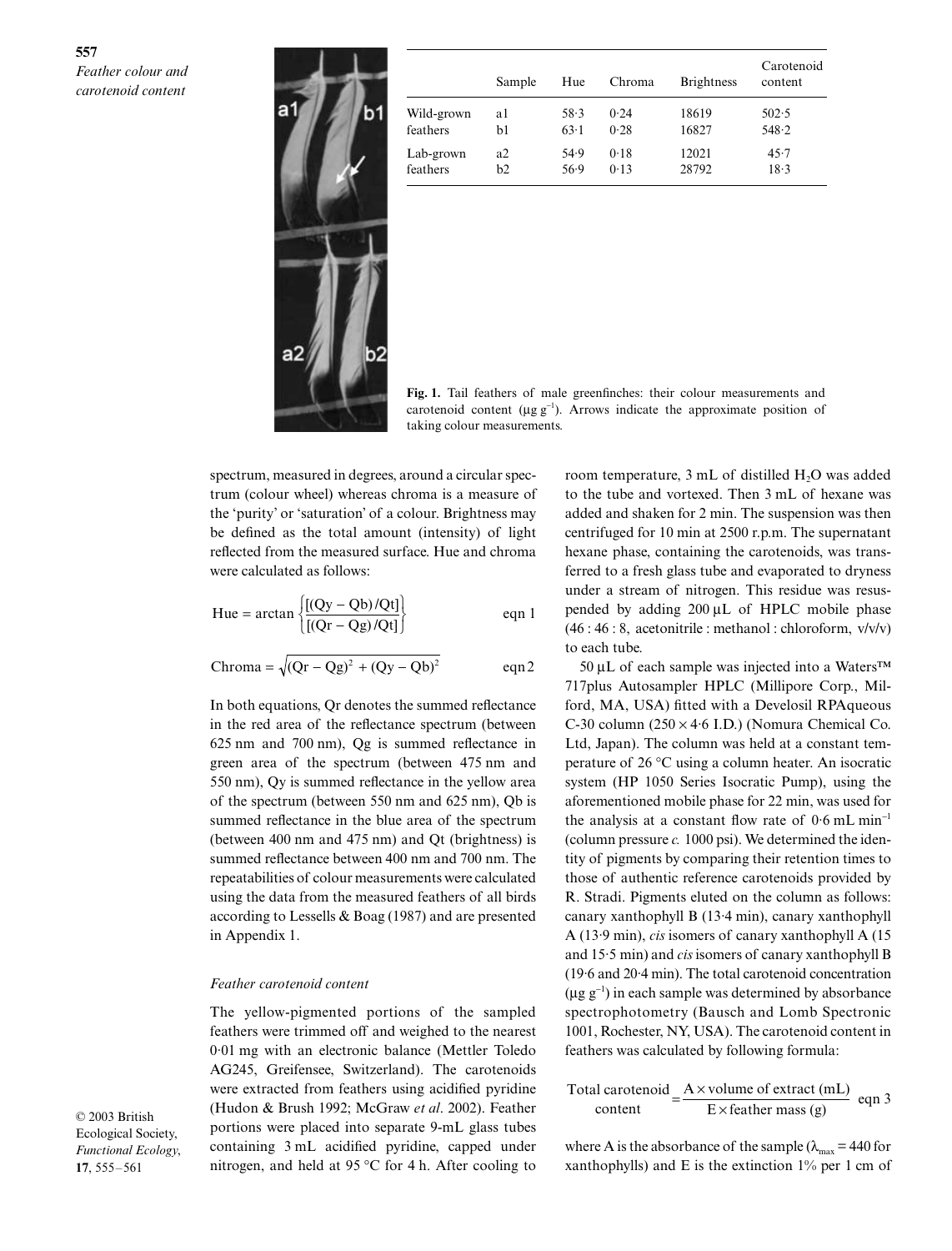**558** *L. Saks, K. McGraw & P. Hõrak*

Table 1. The average concentrations (µg g<sup>-1</sup> feather ± SD) of carotenoids deposited and average percentage of total carotenoids deposited into the feathers of greenfinches ( $n = 25$ )

|                          | Wild-grown feathers |             | Laboratory-grown feathers |             |  |
|--------------------------|---------------------|-------------|---------------------------|-------------|--|
|                          | Concentration       | Percentage* | Concentration             | Percentage* |  |
| Canary xanthophyll B     | $258.5 \pm 87.5$    | $59-1$      | $23.4 \pm 12.98$          | 78.5        |  |
| Canary xanthophyll A     | $92.1 \pm 32.1$     | $21-1$      | $6.4 \pm 4.02$            | 21.5        |  |
| cis Canary xanthophyll B | $13.1 \pm 6.85$     | 3.0         |                           |             |  |
| cis Canary xanthophyll A | $73.8 \pm 26.1$     | $16-9$      |                           |             |  |

\*Percentage of total carotenoid content.

the relevant carotenoids at  $\lambda_{\text{max}}$  (3120 for xanthophylls; Britton 1985).

#### **Results**

Carotenoids deposited into the wild-grown tail feathers of male greenfinches consisted of canary xanthophyll B (CXB), canary xanthophyll A (CXB), and their *cis* isomers (cisCXB and cisCXA). In lab-grown feathers, only the presence of CXB and CXA was detected. The concentrations and proportions of carotenoids deposited into feathers are given in Table 1. Concentrations of individual carotenoids were highly intercorrelated between one another  $(r = 0.77{\text{-}}0.97; n = 25;$  all  $P <$ 0·00001). Thus, birds who deposit more of one type of pigment in feathers deposit more of the three other carotenoid pigments.

Chroma of both lab- and wild-grown feathers was positively correlated with the total carotenoid content of the feathers. Among the lab-grown feathers, hue increased with increasing feather carotenoid content, while no such relationship emerged among wild grown-feathers. No significant relationships between feather carotenoid content and feather brightness could be detected (all relationships depicted in Fig. 2).

Wild-grown feathers were more colourful than labgrown feathers (Fig. 1). Average values of chroma and hue were, respectively, 48% and 8% higher than those of lab-grown feathers (both *P* < 0·00001; paired *t*-test), while the brightness of lab- and wild-grown feathers did not differ  $(P = 0.8)$ . Wild-grown feathers had nearly 15 times higher average total carotenoid concentration (437·5 µg  $g^{-1}$  ± 29·96 (SE)) than lab-grown feathers (29·8  $\mu$ g g<sup>-1</sup> ± 3·38 (SE);  $t = 13.75$ ;  $P < 0.0001$ ;  $n = 25$ ).

## **Discussion**

Greenfinch feathers with higher values of chroma and hue had higher total carotenoid content. To our knowledge, this study presents the first direct evidence that spectrophotometric measurements of plumage coloration can be used to estimate the amount of carotenoids deposited in bird feathers. This finding is important for numerous studies testing associations between carotenoid-based plumage coloration and estimates of individual quality such as vigour, health and infection status (reviews in Lozano 1994; Olson & Owens 1998; Møller *et al*. 2000).

These relationships between feather colour and carotenoid content hold for a particularly wide data range in the case of chroma, where feather colour correlated with its carotenoid content among both pale labgrown feathers and also among the conspicuous plumes grown under natural conditions (Fig. 2). Plumage hue, on the other hand, reflected its carotenoid content only among lab-grown feathers, which contained nearly 15 times less carotenoids than wildgrown feathers. This suggests that the degree to which different colour parameters reflect feather carotenoid content is not necessarily similar or even linear within the range of observable variation.

It should be noted that the proportion of variance in plumage colour explained by feather carotenoid content (32–51%) was not particularly high, indicating that a considerable amount of variation in plumage colour could be ascribed to other potential factors. This is not perhaps surprising, given that plumage colour is not based only upon the pigments but also on feather structure (e.g. Auber 1957; Fox & Vevers 1960; Vevers 1982). Feather structure, in turn has been shown to be very sensitive to developmental stress and abrasion. Feather coloration may therefore indicate individual qualities complementary or different from those conveyed by the carotenoid pigments within (reviewed by Fitzpatrick 1998). This notion is reinforced by the lack of correlation between total feather brightness and carotenoid content. The brightness is measured as the summed reflectance between 400 nm and 700 nm (Endler 1990), so a completely white surface should give the maximum brightness measurements. Further, one might expect that abraded or worn feathers are less glossy and therefore reflect less light, completely independent of their carotenoid content (Fitzpatrick 1998). On the other hand, brightness measurements may be correlated to the reflectance measurements of narrower segments of the spectrum (yellow, red, etc.) reflecting pigment-specific tones. For example, in the case of breast plumage of male greenfinches, reflectance in the yellow band of the spectrum was highly  $(r = 0.97)$  correlated with total brightness (L. Saks *et al*. unpublished data). In the same data set,

© 2003 British Ecological Society, *Functional Ecology*, **17**, 555–561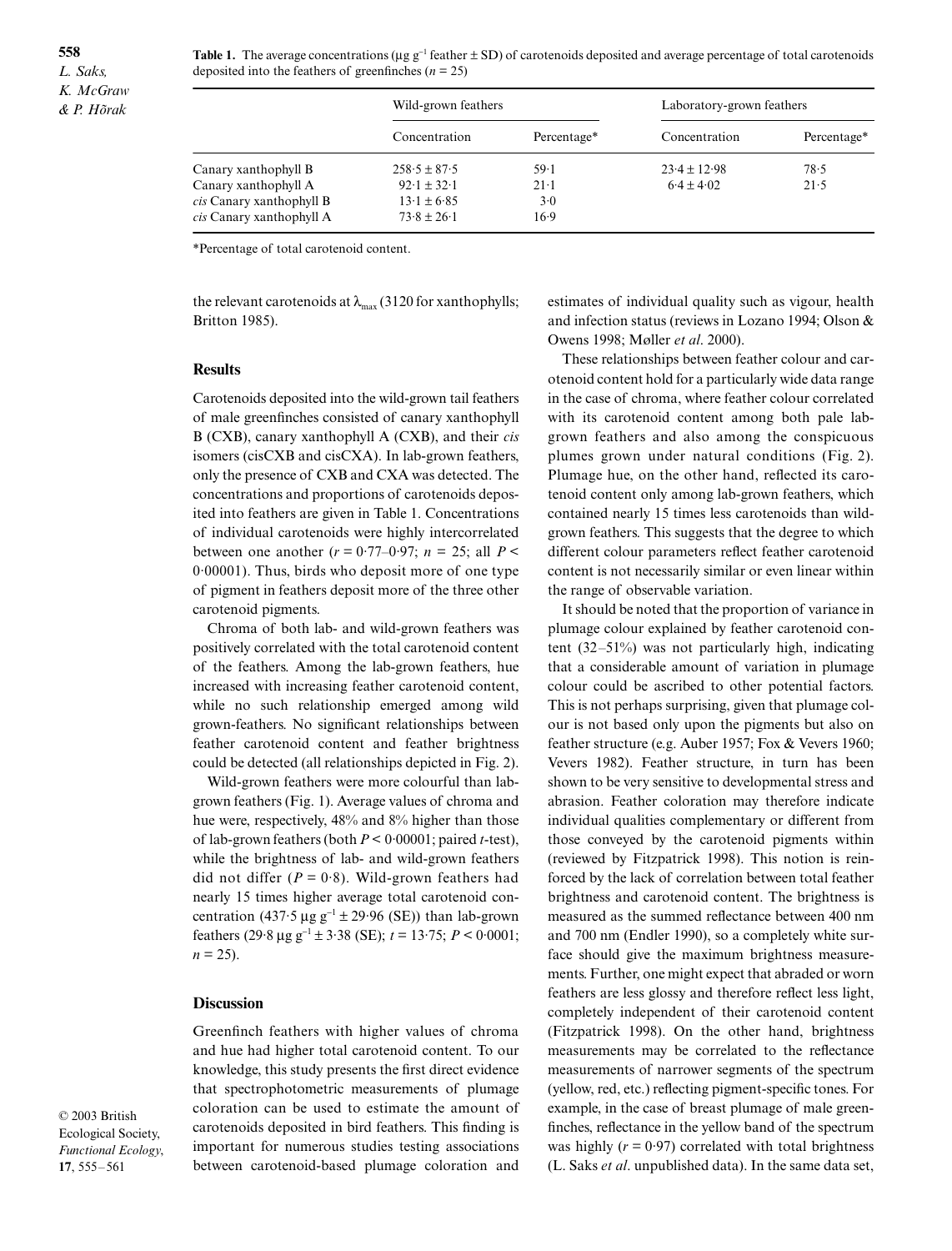**559** *Feather colour and carotenoid content*



**Fig. 2.** Relationships between total carotenoid content and colour measurements of the feathers (slope  $\pm$  SE).

Saks *et al*. (2003) found that higher yellow reflectance of breast feathers was associated with better general health state and immunocompetence. Colour intensity of yellow feather ornaments was also shown to predict leukocyte haemoconcentrations in the study of cirl buntings (*Emberiza cirlus*) by Figuerola *et al*. (1999). Therefore, brightness measurements should not be totally discarded in the analysis of relationships between colour signals and individual phenotypic quality.

Finally, we cannot exclude the possibility that the slight discordance between the area of the feather from which the coloration and carotenoid content were measured might have obscured the correlations between feather colour and carotenoid content. This could occur because colour measurements were averaged for two  $c$ . 1 mm<sup>2</sup> patches, while carotenoid concentrations were obtained from the total yellowcoloured feather area (Fig. 1). Further loss of the explanatory power of models could possibly be

ascribed to the measurement error of colour variables (note the relatively low repeatabilities of some colour parameters in Appendix 1).

Determining individual pigment types in feathers allowed us to investigate the relative pigmenting roles of different plumage carotenoids. In the only other study linking carotenoid content to feather colour, Inouye *et al*. (2001) studied the remarkable variation in plumage coloration of house finches, ranging from red to orange to yellow, and found 13 different pigments in colourful feathers that varied equally as much in colour (from red ketocarotenoids to yellow hydroxycarotenoids). Pigment types were often inversely correlated within individual feathers, as certain carotenoids were favoured (e.g. 3-hydroxy-echninenone) or avoided (e.g. lutein) to acquire the most sexually attractive red plumage colour. This suggests that house finches follow a very complex and specific biochemical strategy for becoming colourful, and provides an interesting

© 2003 British Ecological Society, *Functional Ecology*, **17**, 555–561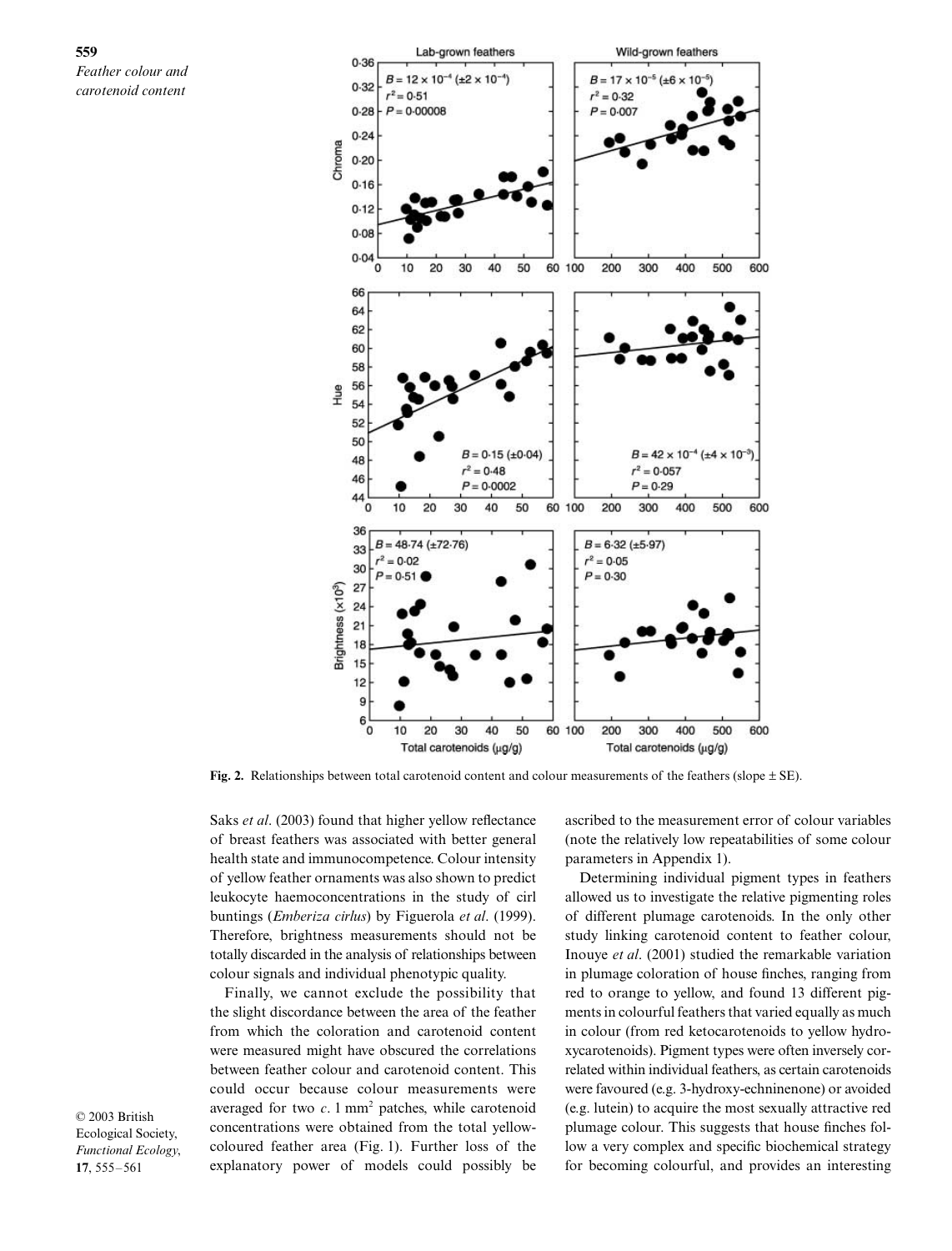**560** *L. Saks, K. McGraw & P. Hõrak*

contrast with the greenfinches studied here. Greenfinch feathers vary more subtly in colour (bright to dull yellow) and contain a rather simple profile of two yellow canary xanthophylls (Stradi *et al*. 1995b; this study). Concentrations of the component xanthophylls were highly intercorrelated within greenfinch feathers; birds with more colourful feathers contained more of all types of carotenoids. This indicates that, quite different from house finches, greenfinches follow a very simple strategy of depositing all available yellow pigments into feathers. Canary xanthophylls are quite similar in structure (and thus colour) and are manufactured from similar hydroxycarotenoid substrates (lutein and zeaxanthin) in the diet (Stradi 1998; McGraw *et al*. 2002), so there may be little need to accumulate preferentially one xanthophyll over the other to acquire the brightest coloration.

In conclusion, we have found that the canary xanthophyll content of greenfinch tail feathers can be estimated by spectrophotometric measurements of hue and chroma. However, the question whether or not the same colour parameters also relate to feather carotenoid content in species where the main feather carotenoid is lutein (e.g. great tit, *Parus major*, Slagsvold & Lifjeld 1985) or some other suite of carotenoids (e.g. common crossbill, *Loxia curvirostra*, Stradi *et al*. 1996; and linnet *Carduelis cannabina*, Stradi *et al*. 1997) requires further investigation.

## **Acknowledgements**

We thank Indrek Ots, Ulvi Karu, Lea Tegelmann and Helen Vellau for assistance in taking care of birds and data collection. Two anonymous referees provided constructive criticism on the manuscript. The study was financially supported by Estonian Science Foundation grant no. 4537 (to P.H.) and the United States Environmental Protection Agency (Graduate STAR Fellowship no. 91584201-0 to K.J.M.).

#### **References**

- Auber, L. (1957) The distribution of structural colours and unusual pigments in the class Aves. *Ibis* **99**, 463–467.
- Bendich, A. (1989) Carotenoids and the immune response. *Journal of Nutrition* **119**, 112–115.
- Britton, G. (1985) General carotenoid methods. *Methods in Enzymology* **111**, 113–149.
- Cramp, P. & Perrins, C.M. (1994) *The Birds of the Western Palearctic*, Vol. VII. Oxford University Press, Oxford.
- Eley, C. (1991) *Status signalling in the Western greenfinch* (Carduelis chloris). PhD Thesis, University of Sussex, UK. Endler, J.A. (1990) On the measurement and classification of
- colour in studies of animal colour patterns. *Biological Journal of the Linnean Society* **41**, 315–352.
- Figuerola, J., Munoz, E., Gutierrez, R. & Ferrer, D. (1999) Blood parasites, leucocytes and plumage brightness in the Cirl bunting, *Emberiza cirlus*. *Functional Ecology* **13**, 594– 601.

© 2003 British Ecological Society, *Functional Ecology*, **17**, 555–561

Fitzpatrick, S. (1998) Colour schemes for birds: structural coloration and signals of quality in feathers. *Annales Zoologici Fennici* **35**, 67–77.

- Fox, D.L. (1979) *Biochromy*. University of California Press, Berkeley, USA.
- Fox, H.M. & Vevers, G. (1960) *The Nature of Animal Colours*. Macmillan, New York.
- Goodwin, T.W. (1984) *The Biochemistry of the Carotenoids*, Vol. II. *Animals.* Chapman & Hall, London.
- Grill, C.P. & Rush, V.N. (2000) Analysing spectral data: comparison and application of two techniques. *Biological Journal of the Linnean Society* **69**, 121–138.
- Hill, G.E. (1998) An easy, inexpensive means to quantify plumage coloration. *Journal of Field Ornithology* **69**, 353–363.
- Hill, G.E. (1999) Mate choice, male quality, and carotenoidbased plumage coloration. *Proceedings of the International Ornithological Congress 22* (eds N. Adams & R. Slotow), pp. 1654–1668. University of Natal, Durban.
- Hill, G.E., Inouye, C.Y. & Montgomerie, R. (2002) Dietary carotenoids predict plumage coloration in wild house finches. *Proceedings of the Royal Society of London B* **69**, 1119–1124.
- Hudon, J. & Brush, A.H. (1992) Identification of carotenoid pigments in birds. *Methods in Enzymology* **213**, 312–321.
- Inouye, C.Y., Hill, G.E., Stradi, R.D. & Montgomerie, R. (2001) Carotenoid pigments in male House Finch plumage in relation to age, subspecies, and ornamental coloration. *Auk* **118**, 900–915.
- Lessells, C.M. & Boag, P.T. (1987) Unrepeatable repeatabilities: a common mistake. *Auk* **104**, 116–121.
- Lindström, K. & Lundström, J. (2000) Male Greenfinches (*Carduelis chloris*) with brighter ornaments have higher virus infection clearance rate. *Behavioral Ecology and Sociobiology* **48**, 44–51.
- Lozano, G.A. (1994) Carotenoids, parasites, and sexual selection. *Oikos* **70**, 309–311.
- McGraw, K.J. & Hill, G.E. (2000) Differential effects of endoparasites on the expression of carotenoid- and melanin-based ornamental coloration. *Proceedings of the Royal Society of London B* **267**, 1525–1531.
- McGraw, K.J., Hill, G.E., Stradi, R. & Parker, R.S. (2002) The effect of dietary carotenoid access on sexual dichromatism and plumage pigment composition in the American Goldfinch. *Comparative Biochemistry and Physiology B* **131**, 261–269.
- Merilä, J., Sheldon, B.C. & Lindström, K. (1999) Plumage brightness in relation to haematozoan infections in the Greenfinch *Carduelis chloris*: bright males are a good bet. *Ecoscience* **6**, 12–18.
- Møller, A.P., Biard, C., Blount, J.D., Houston, D.C., Ninni, P., Saino, N. & Surai, P.F. (2000) Carotenoid-dependent signals: indicators of foraging efficiency, immunocompetence or detoxification ability? *Avian and Poultry Science Reviews* **11**, 137–159.
- Olson, V. & Owens, I.P.F. (1998) Costly sexual signals: are carotenoids rare, risky or required. *Trends in Ecology and Evolution* **13**, 510–514.
- Saks, L., Ots, I. & Hõrak, P. (2003) Carotenoid-based plumage coloration of male Greenfinches reflects health and immunocompetence. *Oecologia* **134**, 301–307.
- Senar, J.C. & Escobar, D. (2002) Carotenoid-derived plumage coloration in the siskin *Carduelis spinus* is related to foraging ability. *Avian Science* **2**, 19–24.
- Slagsvold, T. & Lifjeld, J.T. (1985) Variation in plumage color of the great tit *Parus major*in relation to habitat season and food. *Journal of Zoology* **206**, 321–328.
- Stradi, R. (1998) *The Colour of Flight*. Solei Gruppo Editoriale Informatico, Milan.
- Stradi, R., Celentano, G., Boles, M. & Mercato, F. (1997) Carotenoids in bird plumage: the pattern in a series of redpigmented Carduelinae. *Comparative Biochemistry and Physiology B* **117**, 85–91.
- Stradi, R., Celentano, G. & Nava, D. (1995a) Separation and identification of carotenoids in bird's plumage by